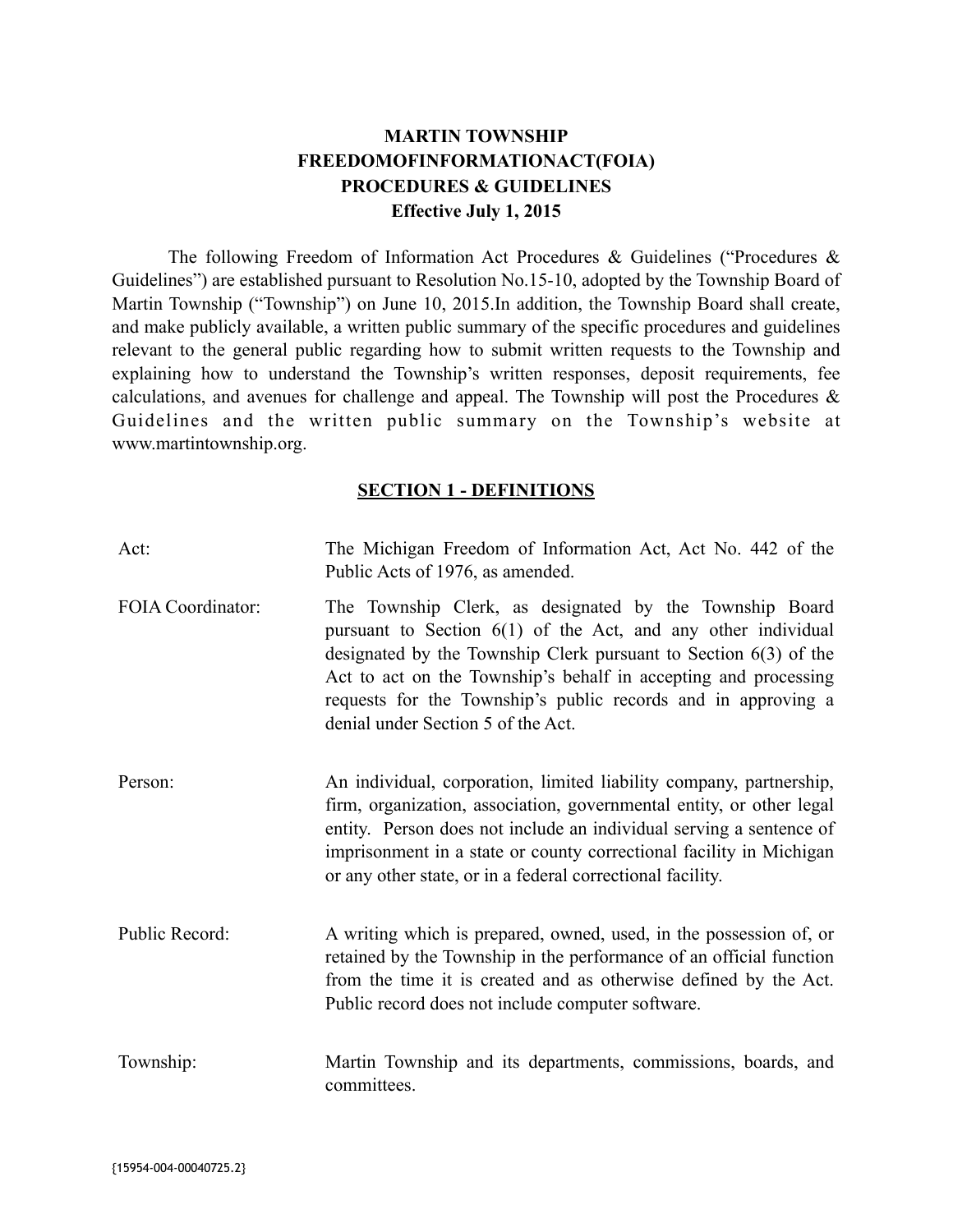Unusual Circumstances: The need to search for, collect, or appropriately examine or review a voluminous amount of separate and distinct records pursuant to a single request or the need to collect public records from numerous locations apart from the office receiving or processing the request.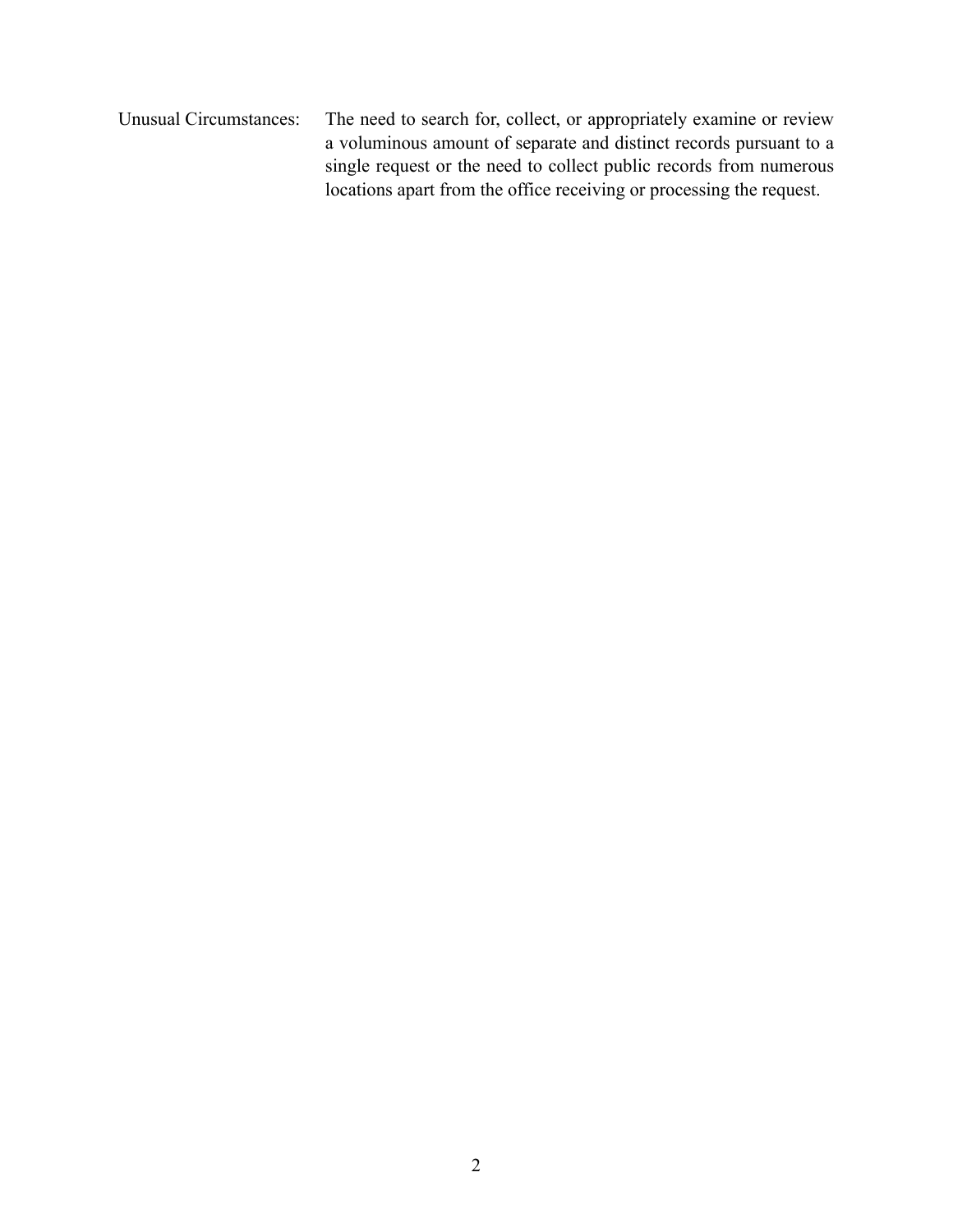Where not otherwise defined, the words and phrases contained in this Procedures  $\&$ Guidelines shall have the meaning given to them, if any, by the Act.

#### **SECTION 2 - RIGHT TO RECORDS**

A person has the right to review public record(s) from the Township as provided in the Act. The request must be in writing and sufficiently describe the public record to enable the FOIA Coordinator to identify the requested public record.

A person has the right to inspect a public record, or receive copies of a requested public record, unless exempted by law or court order. Upon written request, a person will be provided with a reasonable opportunity to inspect the public records provided by the Township. Inspection of public records shall occur at the Township Hall, unless otherwise agreed by the FOIA Coordinator in his or her sole discretion, at a time arranged with the FOIA Coordinator. Persons with special needs should contact the FOIA Coordinator beforehand to ensure that arrangements for special needs or reasonable facilities are prepared. The Township Board may make reasonable rules necessary to protect its public records and to prevent excessive and unreasonable interference with the discharge of its functions. When inspecting public records, a person shall not write on, alter, deface, or otherwise place any mark on a public record. The Township shall protect public records from loss, removal, unauthorized alteration, mutilation, or destruction. The Township may require the necessary copying of a public record for inspection in certain instances such as to allow for the redaction of exempt information, to protect old or delicate original records, or because the original public record is a digital file or database not available for public inspection. In such instances, the Township may require the requesting person to pay fees for such copying prior to inspection.

A person may request that copies of a public record be provided subject to the payment of fees as provided in Section 4 of these Procedures &Guidelines and Section 4 of the Act.

A person has the right to subscribe to future issuances of public records that are created, issued, or disseminated by the Township on a regular basis. A subscription shall be valid up to six months, at the request of the subscriber, and shall be renewable.

#### **SECTION 3 – RIGHTS AND OBLIGATIONS OF THETOWNSHIP**

The Township shall process all written requests for a public record from a person. A request must sufficiently describe a public record so as to enable the FOIA Coordinator to identify and find the requested public record. If a verbal request is made for information that a Township employee believes is available on its website, the employee shall, where practicable and to the best of the employee's knowledge, inform the requesting party about the Township's website address. If a request has not been made in writing, the FOIA Coordinator may, but is not obligated to, have the person complete the request form (see FOIA request form, Attachment A). Except as provided herein, the Township will not process a request for public records unless the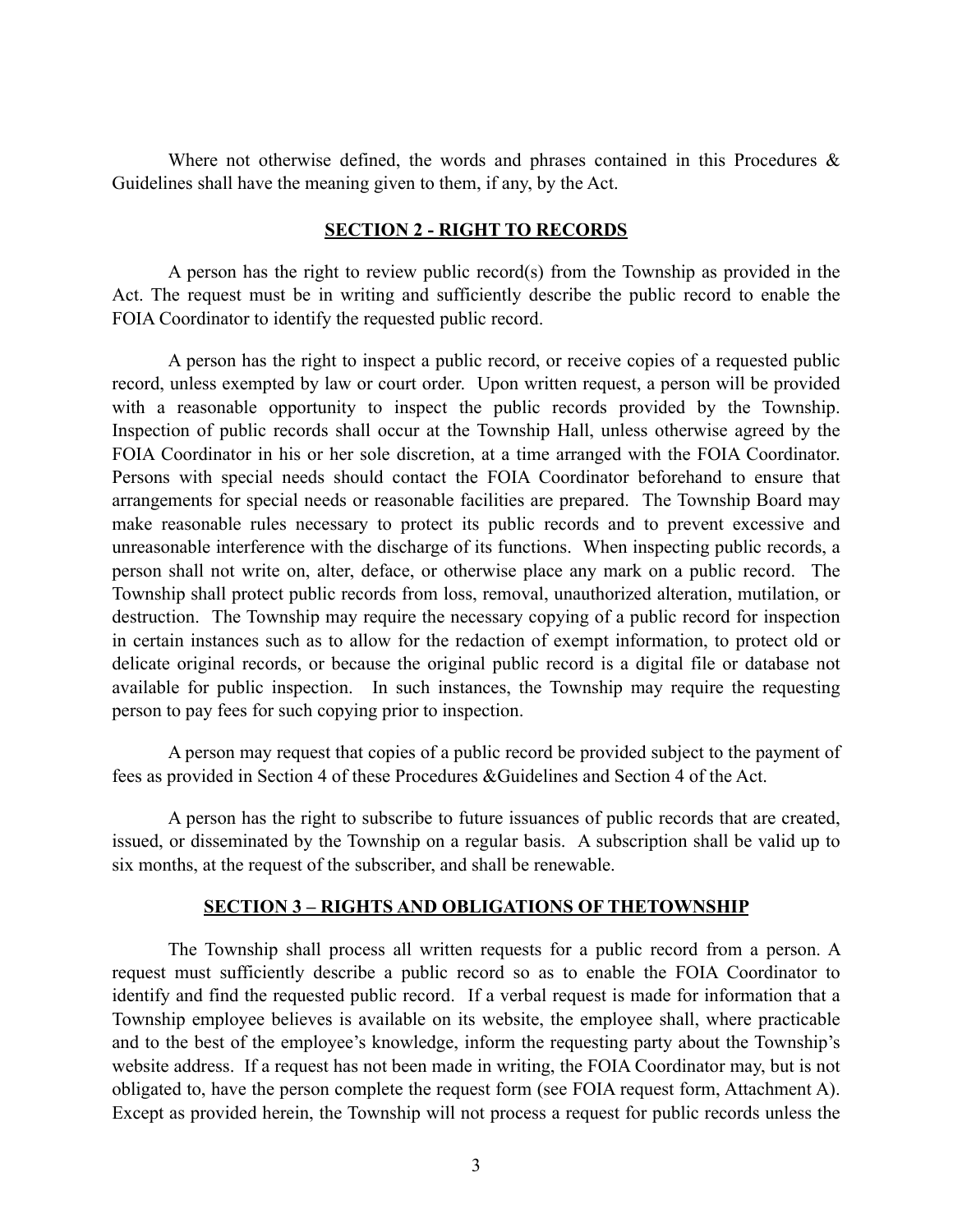request is in writing.

The Township shall not deliver a copy of a public record or make a public record available to the requesting person until payment of the fees established under Section 4 of these Procedures & Guidelines and Section 4 of the Act. If the Township delivers a copy or makes a public record available and the requesting person has not made payment at the time, the Township shall be entitled to collect payment from the requesting person by any legal means.

The FOIA Coordinator will provide a certified copy of a public record if a person so requests in writing.

The Act does not require the Township or the FOIA Coordinator to make a compilation, summary, report of information, or create a new public record. Neither the Township nor the FOIA Coordinator is obligated to provide answers to oral or written questions. Unless a person requires the Township to provide copies to the person, the Township may allow for inspection of public records.

The FOIA Coordinator shall keep a copy of all written requests on file for not less than one year.

Whenever copies are made for a requesting party under FOIA, the FOIA Coordinator shall make and keep for its files one extra set of copies thereof, in case it is necessary later to prove exactly which copies were made and given to the requesting party. Such extra set of copies shall be kept by the FOIA Coordinator for at least one (1) year. There shall be no charge or fee to the requesting party for such extra set of copies kept by the FOIA Coordinator.

#### **SECTION 4 – FEES AND DEPOSITS**

The Township Board shall adopt, by resolution, a schedule of fees for processing FOIA requests and for providing copies of public records in accordance with the Act. All FOIA requests submitted pursuant to the Act shall be subject to the fees adopted by the Township Board, except any fees as otherwise provided by law. All fees for responding to written FOIA requests shall be itemized in detail on Attachment B (Detailed Cost Itemization). The Township will use the most economical means available for making copies of public records.

The FOIA Coordinator will require that payment be made in full for the allowable fees for processing and responding to a FOIA request before the public record is made available.

The FOIA Coordinator may waive a fee or reduce a fee if it is determined that a waiver or reduction of the fee is in the public interest because searching for or furnishing copies of the public record can be considered as primarily benefiting the general public.

The Township may charge for the following six categories of costs associated with processing a FOIA request:

1) Labor costs directly associated with searching for, locating and examining a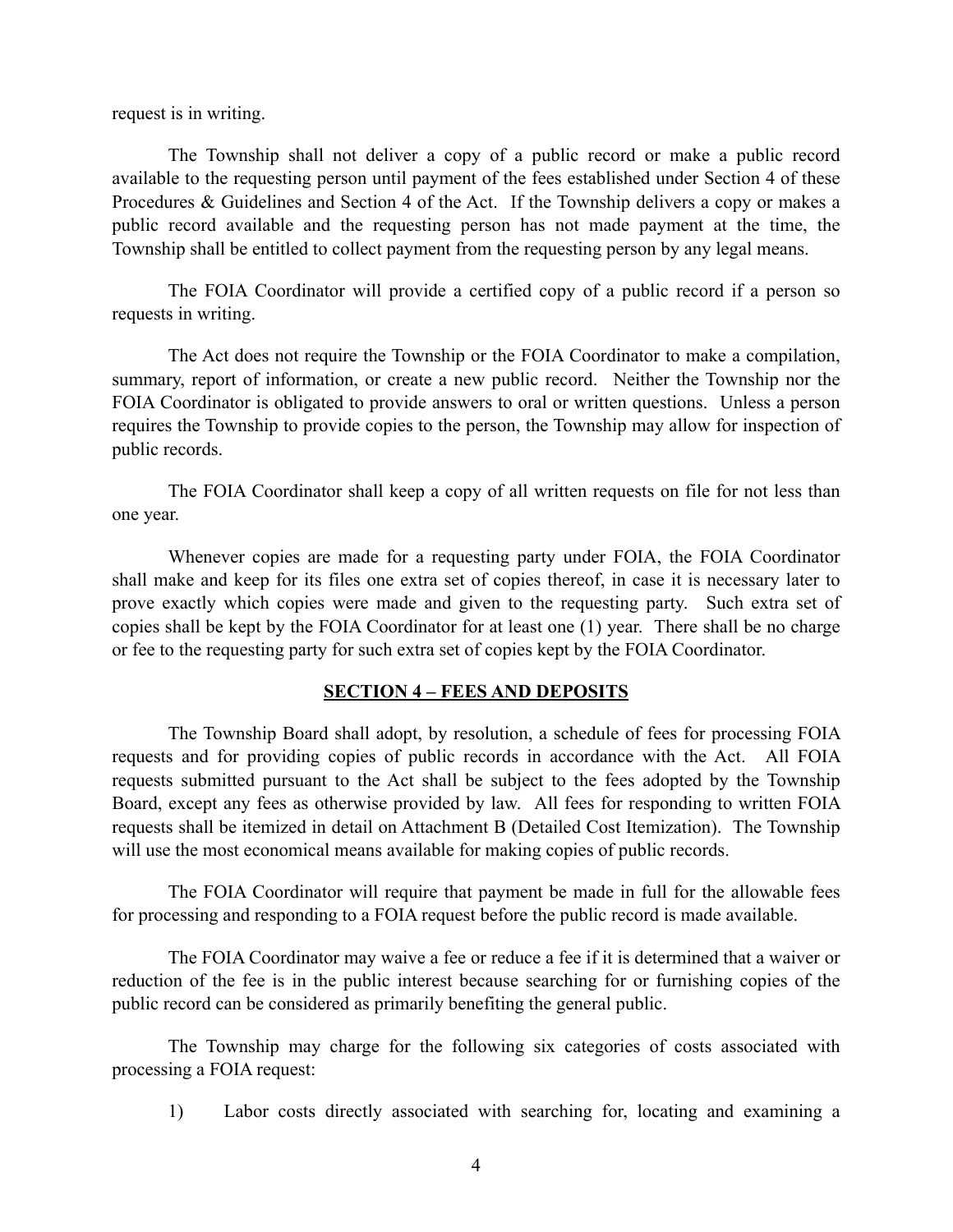requested public record, as provided in Section 4(1)(a) of the Act;

- 2) Labor costs directly associated with a review of a record to separate and delete information exempt from disclosure from information which is not exempt from disclosure, as provided in Section 4(1)(b) of the Act;
- 3) The actual and most reasonably economical costs of computer discs, computer tapes, or other digital or similar media, as provided in Section  $4(1)(c)$  of the Act;
- 4) The actual total incremental cost of duplication or publication, not including labor, of paper copies of public records, as provided in Section 4(1)(d) of the Act;
- 5) The cost of labor directly associated with duplication or publication, including making paper copies, making digital copies, or transferring digital public records to be given to the requesting person on non-paper physical media or through the Internet or other electronic means as stipulated by the requesting person as provided in Section 4(1)(e) of the Act; and
- 6) The actual cost of mailing for sending a public record in a reasonably economical and justifiable manner as provided in Section 4(1)(f) of the Act.

Labor costs will be calculated based on the following requirements:

- All labor costs will be estimated and charged in 15 minute increments with all partial time increments rounded down. If the time involved is less than 15 minutes, there will be no labor charge.
- Charges for labor costs will be determined by using the hourly wages of the lowest paid public body employee capable of performing the work in the particular instance regardless of who actually performed the labor, as provided in the Act.
- Overtime wages will not be included in labor costs unless agreed to by the requesting person and the overtime wages are clearly noted on the Detailed Cost Itemization (Attachment B).
- Labor costs will include a charge to cover or partially cover the cost of fringe benefits. The Township may add up to 50% to the applicable labor charge amount to cover or partially cover the cost of fringe benefits if it clearly notes the percentage multiplier on the Detailed Cost Itemization (Attachment B) but in no case shall the Township charge more than the actual cost of fringe benefits. If the Township includes the website address for a public record in its written response to the requesting person and the requesting person thereafter requests that the public record be provided to him or her in a paper format or non-paper physical media, the Township shall provide the public records in the specified format but may use a fringe benefit multiplier greater than 50% not to exceed the actual costs of providing the information in the specified format as provided in Section 4(5) of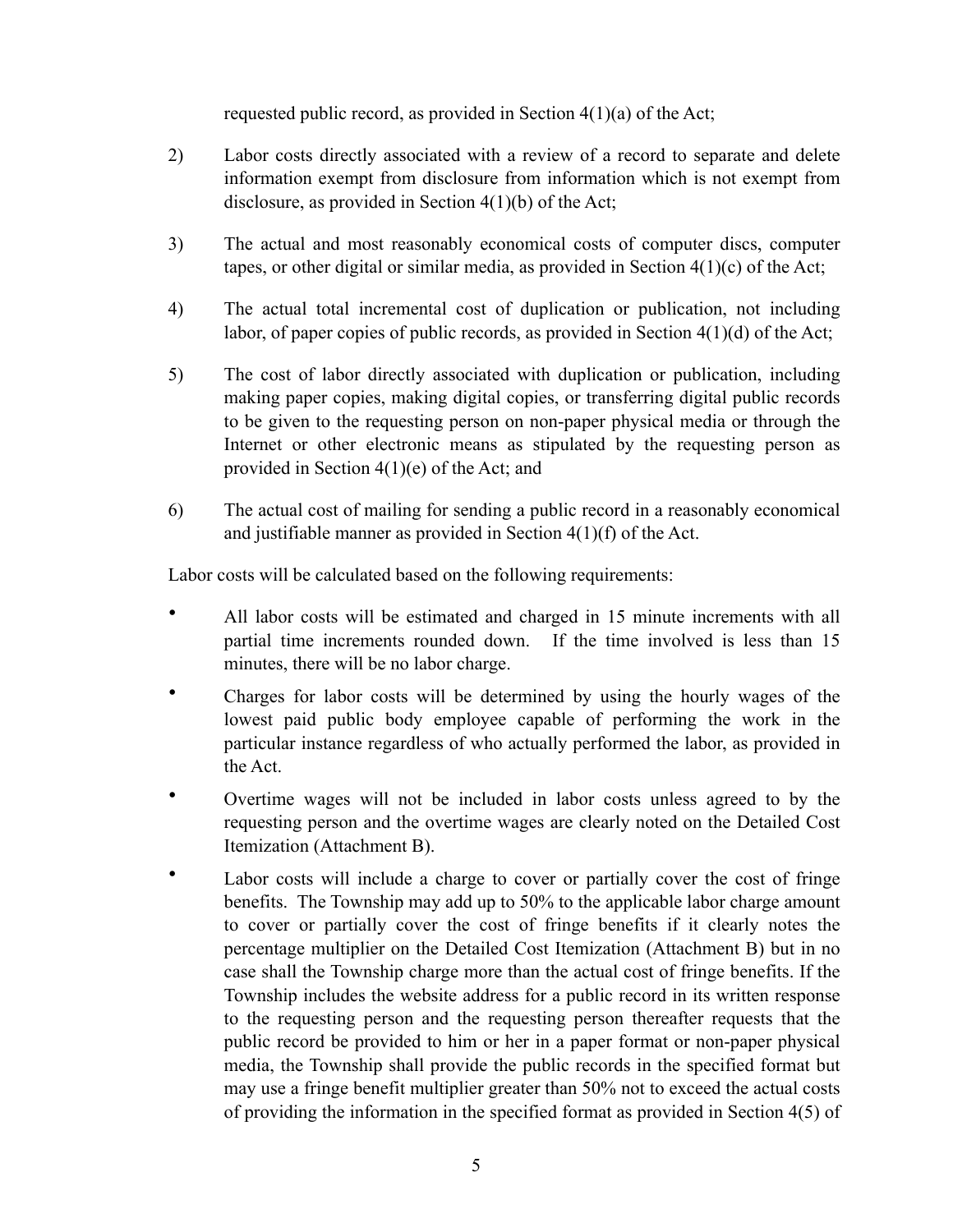the Act. Overtime costs will not be used to calculate the fringe benefit cost.

- Any public records available to the general public on the Township's website at the time a request is made are exempt from charges for labor costs for separating and deleting of exempt information.
- The Township shall not charge for labor directly associated with redaction under Section 14 of the Act if the Township knows or has reason to know that it previously redacted the public record in question and the redacted version is still in the Township's possession.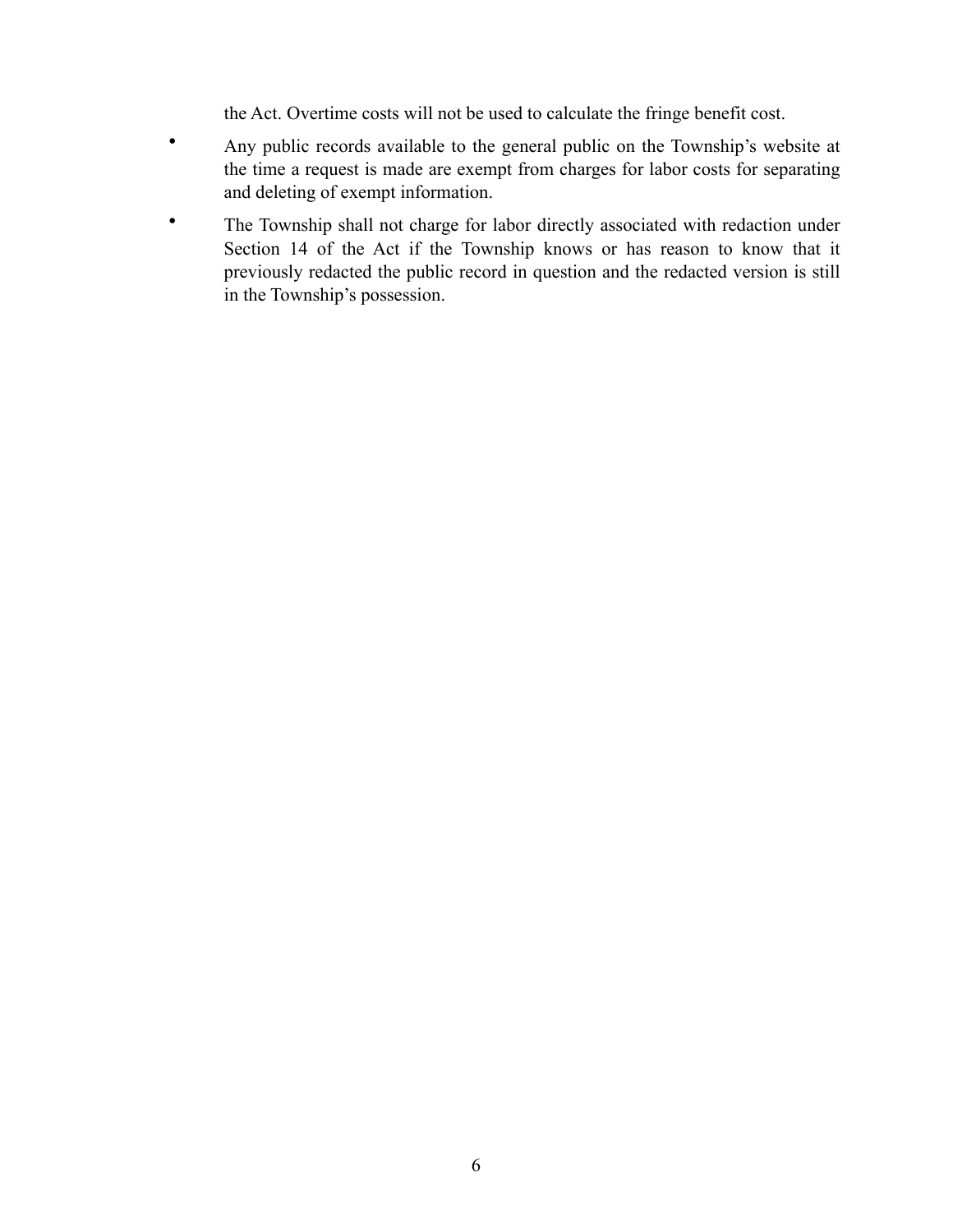The cost to provide paper copies of records will be based on the following requirements:

- The cost of paper copies will be calculated as a total cost per sheet of paper and shall be itemized on Detailed Cost Itemization (Attachment B). The cost of paper copies of public records made on standard letter size (8-1/2 by 11") or legal size (8-1/2 by 14") paper will be \$0.10 per sheet of paper. Copies for non-standard or legal size sheets of paper will reflect actual cost of duplication.
- The Township shall utilize the most economical means available for making copies of public records, including using double-sided printing, if cost saving and available.

The cost to provide records on non-paper physical media when stipulated by the requesting person will be based on the following requirements:

- Computer discs, computer tapes or other digital or similar media will be at actual and most reasonably economical cost for the non-paper media.
- The requirement to provide records on non-paper physical media will not apply if the Township lacks the technological capability necessary to provide the public record on the non-paper physical media stipulated in the particular instance.
- In order to ensure the integrity and security of the Township's technological infrastructure, the Township will procure any requested non-paper media and will not accept non-paper media from the requesting person.

The cost to mail records to a requesting person will be based on the following requirements:

- The actual cost to mail copies of public records using a reasonably economical and justified means.
- The Township will not charge for expedited shipping or insurance unless specifically stipulated by the requesting person but the Township may charge the least expensive form of postal delivery confirmation.

The FOIA Coordinator will only charge a fee for the cost involved with searching for, examining, or reviewing a public record, and the deletion and separation of exempt from nonexempt information, when such activities will result in an unreasonably high cost to the Township, as determined by the FOIA Coordinator. The fee may include the cost of labor for searching for, examining, or reviewing a public record, and the deletion and separation of exempt from nonexempt information, in response to a request for the inspection of a public record or a request for copies of a public record as permitted by FOIA. In determining what is an unreasonably high cost to the Township, the FOIA Coordinator shall consider the following factors on a case-by-case basis:

Volume of public records requested;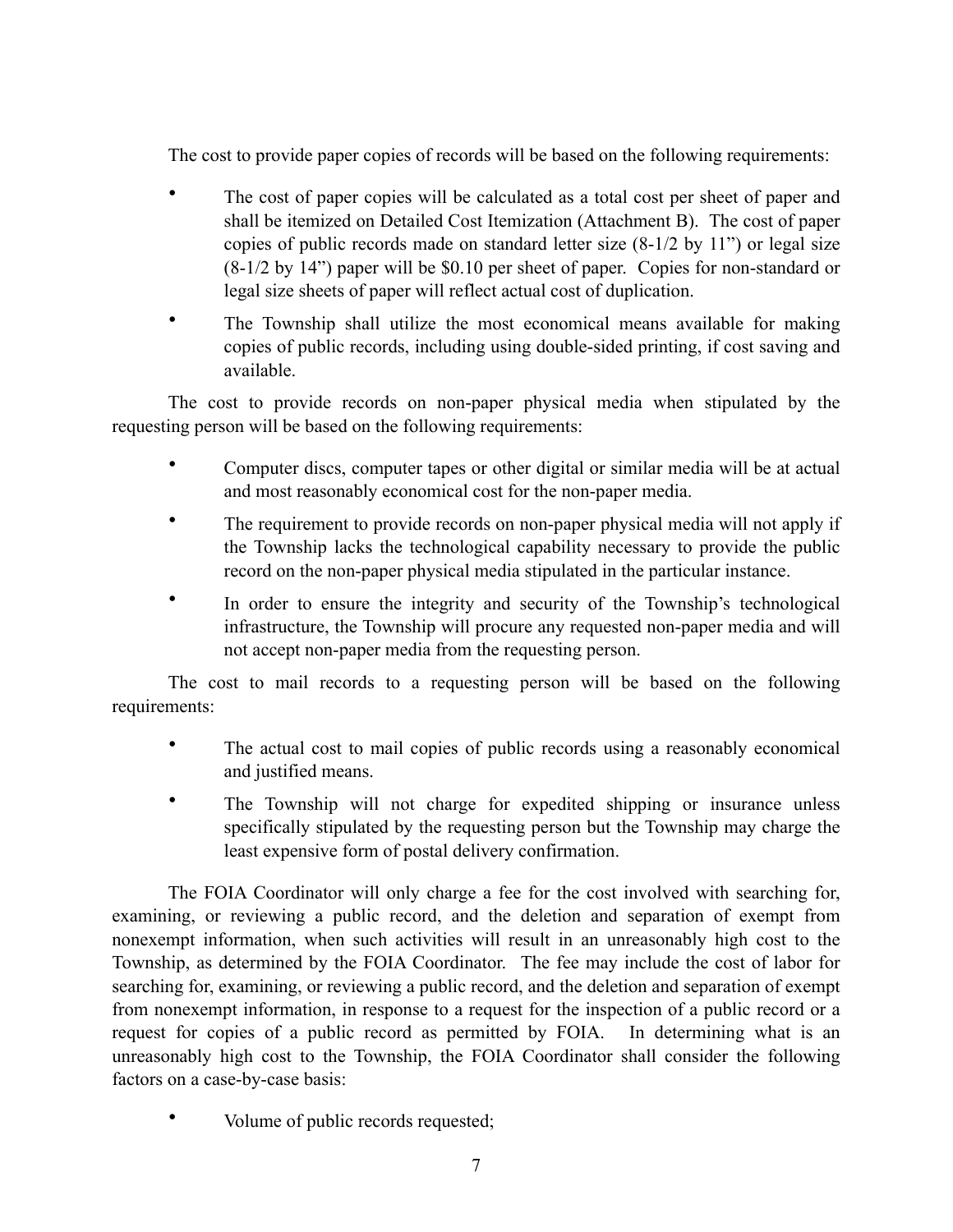- The time frame for the public records requested;
- Complexity of searching for, examining, reviewing a public record, and the deletion and separation of exempt from non-exempt information;
- The need to search for, examine, and review public records from different departments or offices of the Township;
- The anticipated hours of labor;
- The available staffing for responding to the request;
- The extent to which the particular request incurs costs greater than the costs incurred for the typical or usual request received by the Township.
- Any other similar factors designated as applicable by the FOIA Coordinator.

A public record search shall be made and a copy shall be furnished without the charge for the first \$20.00 of the fee for each request by either of the following:

- An individual who submits an affidavit stating that the person is indigent and receiving specific public assistance or, if not receiving specific public assistance, stating facts showing an inability to pay the cost because of indigency. If the requesting person is eligible for a requested discount, the FOIA Coordinator shall fully note the discount on the detailed itemization described in the Detailed Cost Itemization (Attachment B). If a requesting person is ineligible for the discount, the FOIA Coordinator shall inform the requesting person specifically of the reason for ineligibility in the FOIA Coordinator's written response. An individual is ineligible for this fee reduction if any of the following apply:
	- o The individual has previously received discounted copies of public records from the Township twice during that calendar year.
	- o The individual requests the information in conjunction with outside parties who are offering or providing payment or other remuneration to the individual to make the request. The FOIA Coordinator may require a statement by the requesting person in the affidavit that the request is not being made in conjunction with outside parties in exchange for payment or other remuneration.
- A nonprofit organization formally designated by the State of Michigan to carry out activities under subtitle C of the Developmental Disabilities Assistance and Bill of Rights Act of 2000, Public Law 106-402, and the Protection and Advocacy for Individuals with Mental Illness Act, Public Law 99-319, or their successors, if the request:
	- o Is made directly on behalf of the organization or its clients;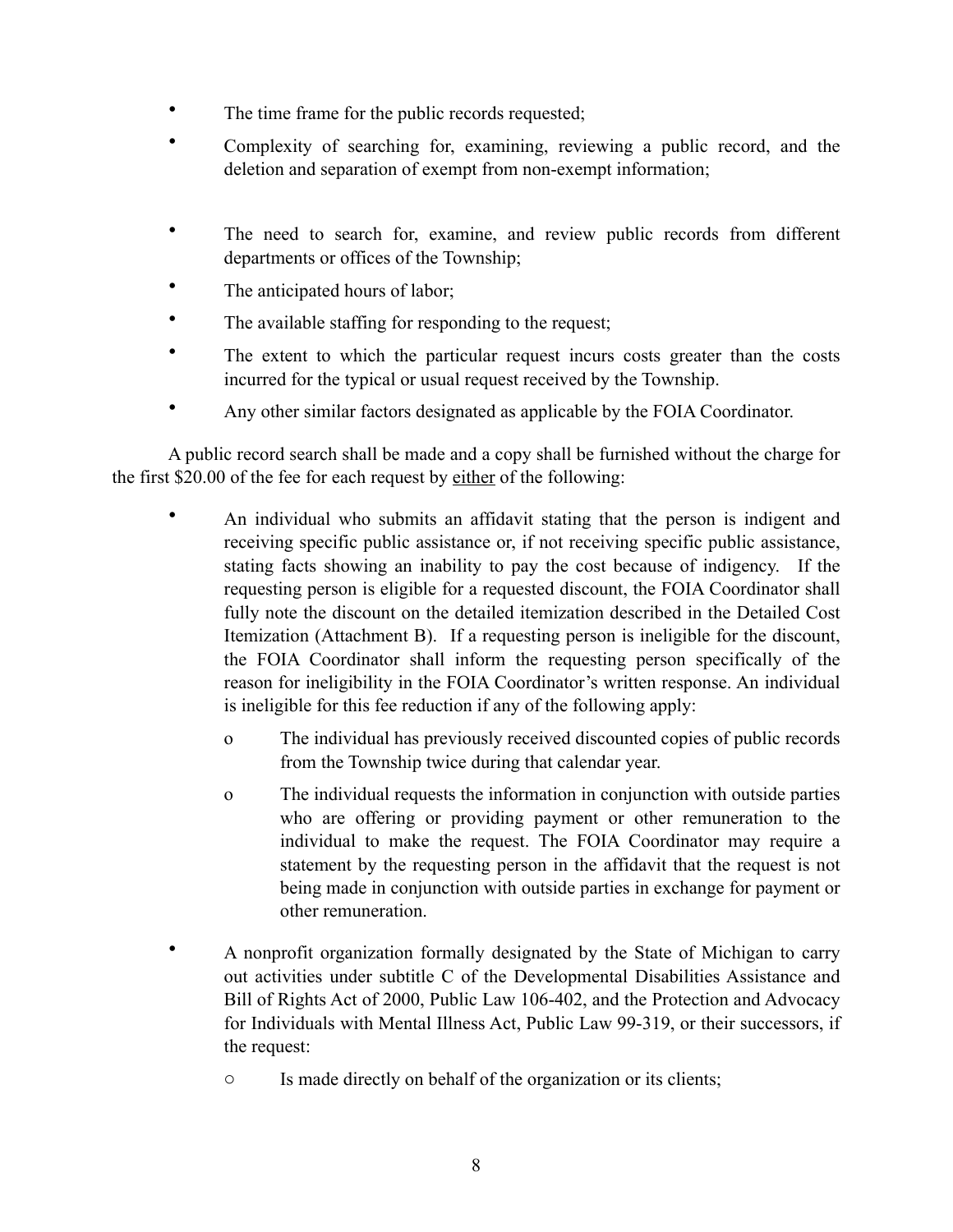- o Is made for a reason wholly consistent with the mission and provisions of those laws under section 931 of the Mental Health Code, 1974 PA 258, MCL 330.1931; and
- o Is accompanied by documentation of its designation by the State of Michigan, if requested by the FOIA Coordinator.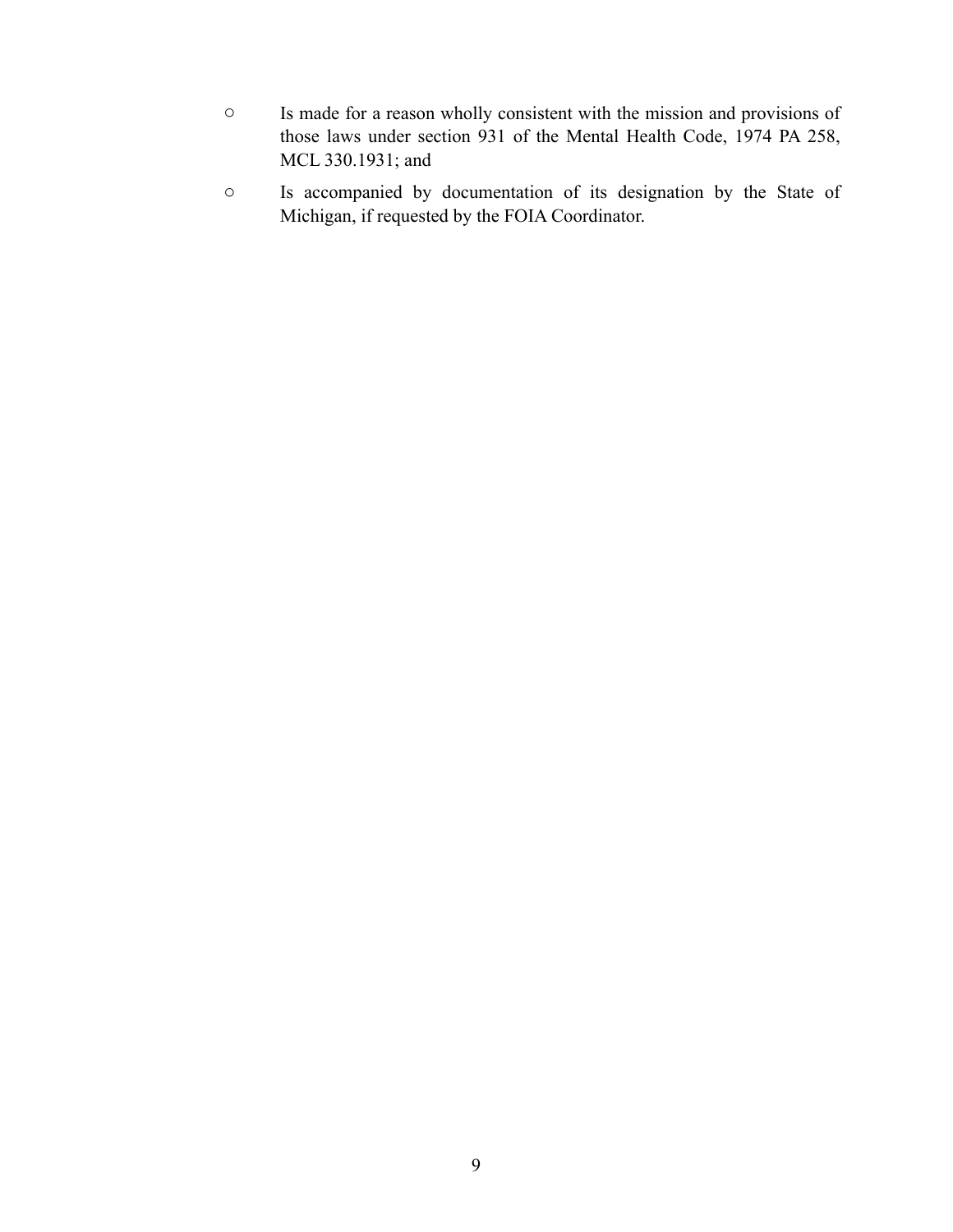In either the Township's initial response or subsequent response to a FOIA request under Section 5(2)(d) of the Act, the Township will require a good-faith deposit from the requesting person before providing the public records if the entire fee estimate or charge authorized under Section 4 of the Act exceeds \$50, based on a good-faith calculation of the total fee. The deposit shall not exceed  $\frac{1}{2}$  of the total estimated fee, and the Township's request for a deposit shall include a detailed itemization on the Detailed Cost Itemization (Attachment B). The Township's response shall also contain a best efforts estimate by the Township regarding the time frame it will take the Township to comply with the Act in providing the public records to the requesting party. If the Township does not respond in a timely manner as described in section 5(2) of the Act, it is not relieved from its requirements to provide proper fee calculations and time frame estimates in any tardy responses.

If the Township has not been paid in full the total fees for copies of public records that the Township has made available to an individual, the Township will require a deposit of up to 100% of the estimated fee before the FOIA Coordinator begins a full public record search for any subsequent written request from that individual if all of the following apply:

- The final fee for the prior written request was not more than 105% of the estimated fee.
- The public records made available contained the information being sought in the prior written request and are still in the Township's possession.
- The public records were made available to the individual, subject to payment, within the time frame estimate described in the prior request.
- Ninety (90) days have passed since the Township notified the individual in writing that the public records were available for pickup or mailing.
- The individual is unable to show proof of prior payment to the Township.
- The FOIA Coordinator calculates a detailed itemization on Attachment B (Detailed Cost Itemization) that is the basis of the current written requests' increased fee deposit.

The Township will no longer require an increased estimated fee deposit from an individual as provided above if any of the following apply:

- The individual is able to show proof of prior payment in full to the Township.
- The Township is subsequently paid in full for the applicable prior written request.
- 365 days have passed since the individual made the written request for which full payment was not remitted to the Township.

The Township has limited in-house capabilities for copying photographs, audio or video tapes, microforms, maps, or plans. If a person requests that copies be made of these or large documents which must be copied off-site, the FOIA Coordinator will determine and assess those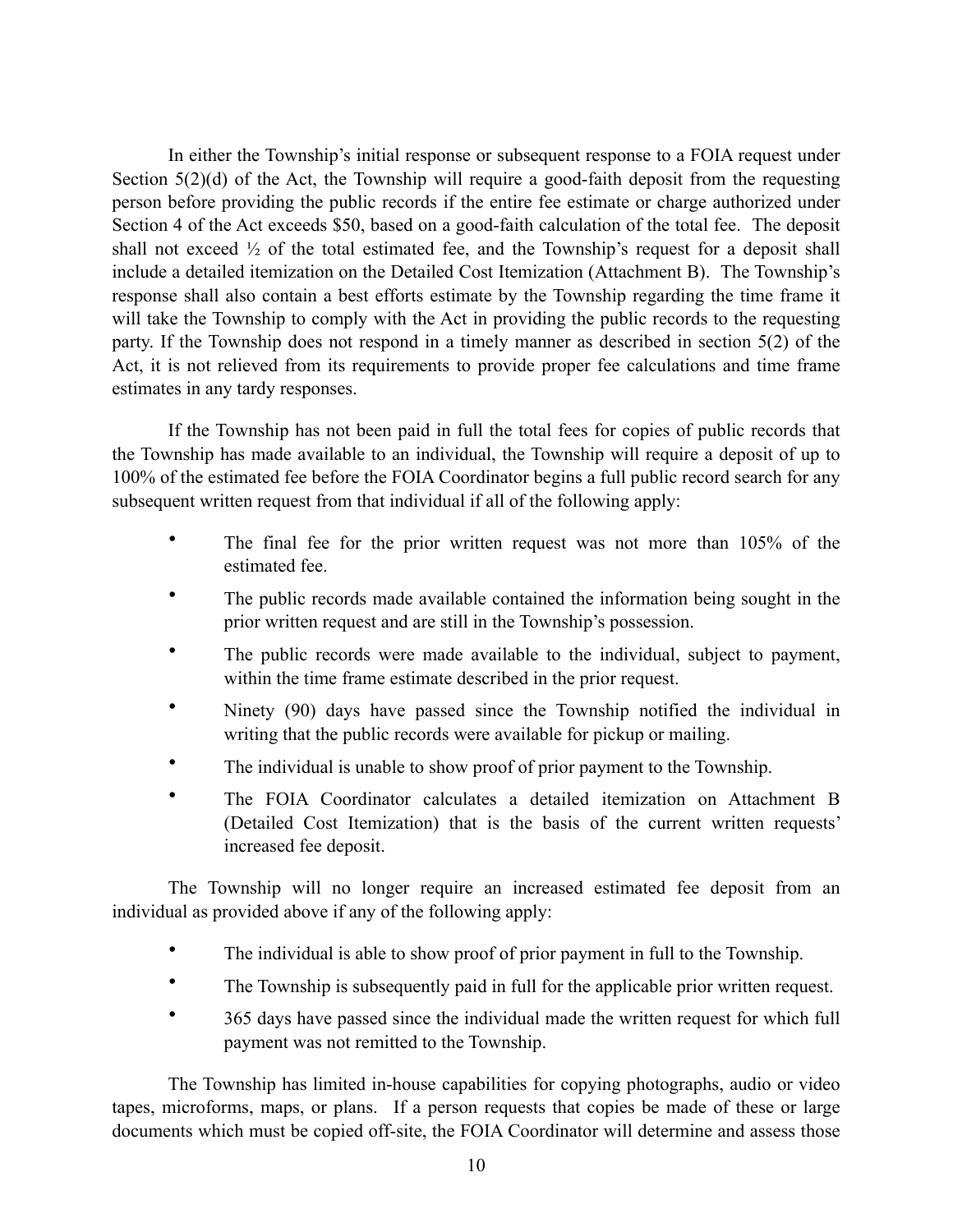costs. If an officer or employee of the Township is required to deliver and/or pick up the public records and/or copies of public records, the labor hours spent and applicable mileage (at Township rates) will also be applied to the charges of the person(s) requesting the public records.

If the Township does not employ a person or firm capable of separating and deleting exempt from non-exempt information, the Township may use contracted persons or firms to perform this task. In such case, the Township may treat the necessary contract labor costs in the same manner as employee labor costs if the FOIA Coordinator clearly notes the name of the contracted person or firm in Attachment B (Detailed Cost Itemization) provided that the total contracted labor costs will not exceed six (6) times the State of Michigan hourly minimum wage. Contracted persons or firms may include attorneys who are required to separate and delete exempt from non-exempt information.

Charges for labor costs shall be reduced by 5% for each day that the Township exceeds the time permitted in responding to a FOIA request under Section 5(2) of the Act, up to a 50% maximum reduction, if either of the following applies:

- The late response was willful and intentional; or
- The written request, within the first 250 words of the body of a letter, facsimile, electronic mail, or electronic mail attachment, or specifically included the words, characters, or abbreviations for "freedom of information", "information", "FOIA", "copy" or a recognizable misspelling of such, or legal code reference to MCL 15.231 et seq. or 1976 Public Act 442 on the front of an envelope or in the subject line of an email, letter, or facsimile cover page.

If such a reduction is required for a late response, the FOIA Coordinator shall fully note the reduction on Attachment B (Detailed Cost Itemization).

The FOIA Coordinator shall not charge additional fees for certification of any copies.

A person who has subscribed to future issuances of regularly published public records pursuant to Section 3(1) of the Act may request that the public record, be sent to them or they may be called for pickup of the public record provided, however, that copy fees and mailing charges for such public records must be paid before the requested public record is sent or picked up by the person.

# **SECTION 5 – PROCEDURES OF THE PUBLIC BODY IN PROCESSING A FOIA REQUEST**

After a person has made a written request for a public record in accordance with the Act, the FOIA Coordinator shall respond within five (5) business days after its receipt. A written request made by facsimile, electronic mail, or other electronic transmission is not considered received by the FOIA Coordinator until one (1) business day after the electronic transmission is made, as provided in the Act. A written request sent by email and delivered to the Township's spam or junk folder is not considered received by the Township until one (1) day after it first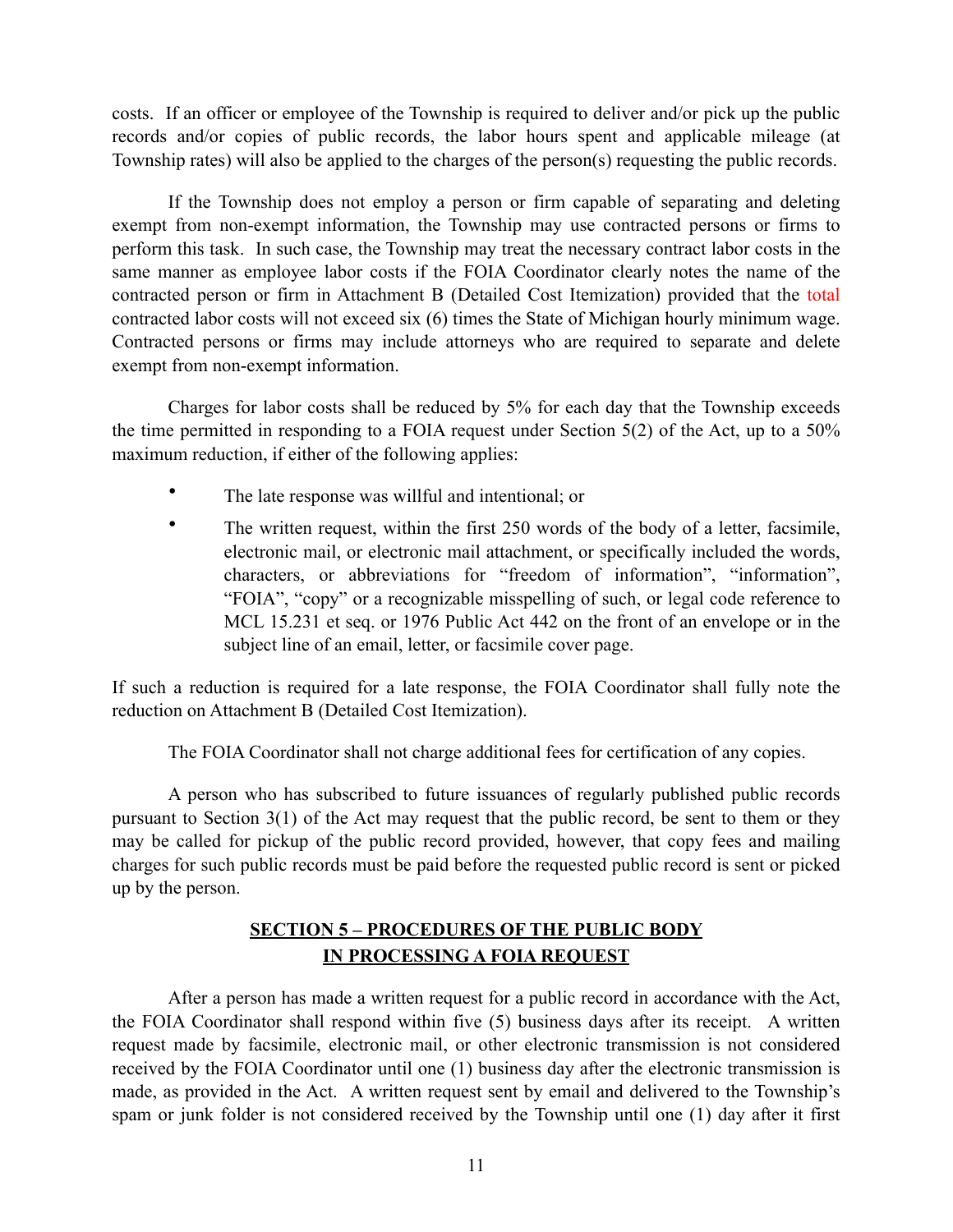becomes aware of the written request. The Township will note in its records both the time a written request is delivered to its spam or junk mail folder and the time that it first becomes aware of that request.

A person making a written request for a public record may stipulate that the public records be provided on non-paper physical media, electronically mailed, or otherwise electronically provided to him or her in lieu of paper copies. This requirement shall not apply if the Township lacks the technological capability necessary to provide records on the particular non-paper physical media stipulated in the particular instance. If public records are provided on non-paper physical media, electronically mailed or otherwise electronically provided in lieu of paper copies as stipulated by the person making the request, the Township may charge more than the 50% fringe benefit multiplier (not to exceed actual cost) as provided in Section 4(5) of the Act.

If a verbal request is made for information that a Township employee believes is available on its website, the employee shall, where practicable and to the best of the employee's knowledge, inform the requesting party about the Township's website address.

Where a written request is received which does not sufficiently describe the public records requested so as to enable the FOIA Coordinator to identify and find the public record, FOIA Coordinator will notify the requesting person of the need for a clarification. Such notice, if sent, shall not be interpreted as a denial of the request for purposes of the Act or these Procedures & Guidelines. Any clarification will be considered a new FOIA request subject to the timelines described in this Section and the Act.

The FOIA Coordinator will process written requests for a public record by responding within five (5) business days of receipt in one of the following five ways:

1) Grant the request.

If the request indicates that the person desires to inspect the public records, the FOIA Coordinator will contact the person to arrange for inspection at a reasonable time during normal office hours.

If the request indicates that the person is requesting copies of a public record, the FOIA Coordinator will forward notification to the requesting person indicating the amount due and where the documents may be released upon payment of the applicable fees. However, if the request is estimated to generate entire fees of \$50 or more, the FOIA Coordinator may require fifty percent (50%) of the estimated charges be deposited in advance of the processing of the request provided, however, that in the request for the deposit, the FOIA Coordinator shall include a detailed itemization of the estimated fees (using Attachment B/Detailed Cost Itemization) and a "best efforts" estimate of a nonbinding time frame for providing the public records. The FOIA Coordinator will not process the request unless and until the deposit is made. The balance of the fees must be paid prior to release of documents.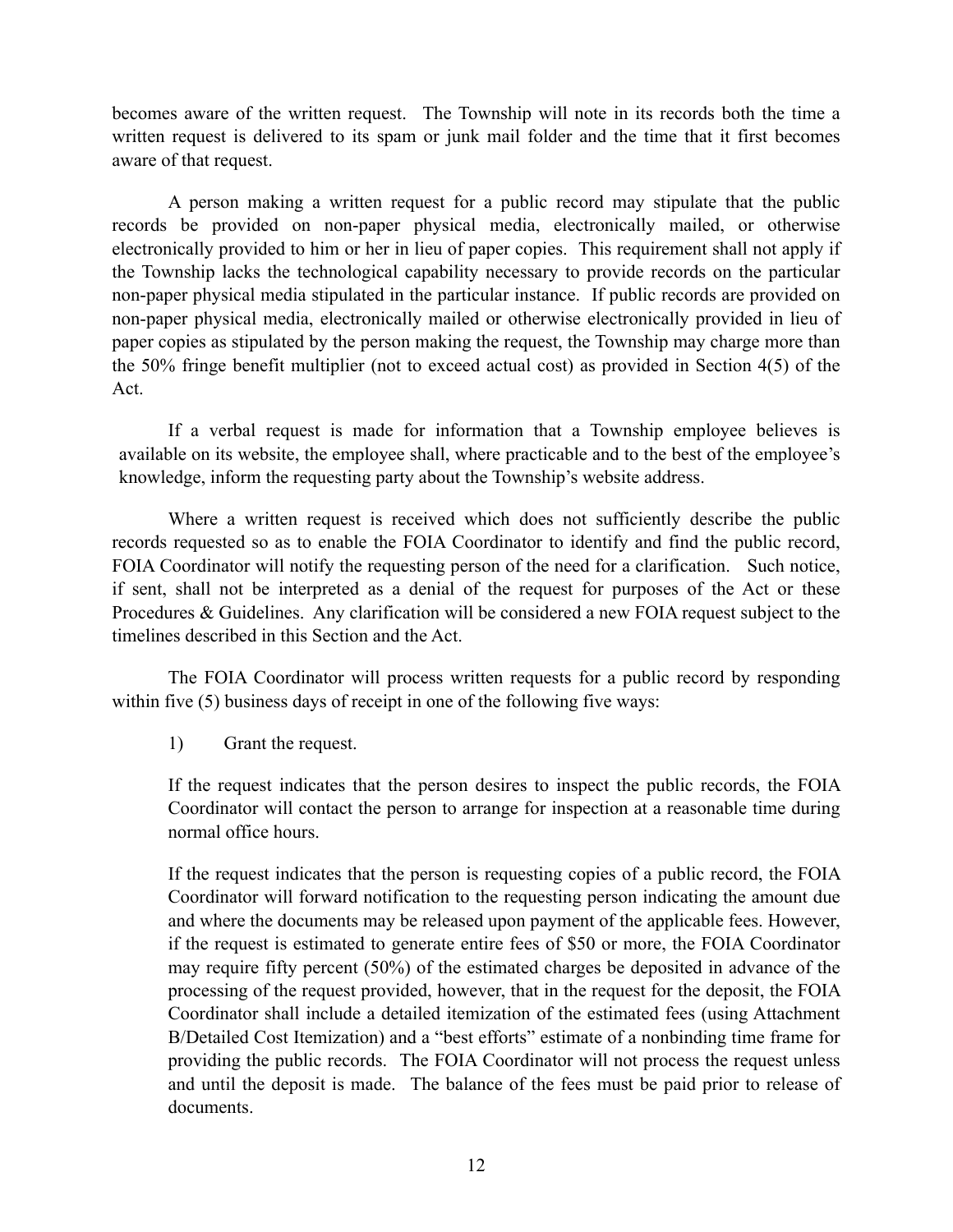- 2) Issue a written notice denying the request. The FOIA Coordinator may use the form attached as Attachment D for this purpose. The notice of the denial shall include:
	- an explanation as to why the requested public record is exempt from disclosure in accordance with the Act, or
	- a certificate that the requested public record does not exist under the name given by the requesting person or by another name reasonably known to the Township, or
	- a description of a public record or information which had to be separated or deleted from the public record pursuant to Section14 of the Act.
	- In addition to the explanations noted above, the denial shall also include a full explanation of the person's right to appeal the denial to the Township Board and to seek judicial review in accordance with Section 10 of the Act.
- 3) Grant the request in part, and issue a written notice denying the request in part. In the latter instance, the public records exempted from disclosure shall be treated as in subsection(2) above.
- 4) Issue a written notice extending the time in which to respond to the request by ten (10) business days. The FOIA Coordinator may use the form attached as Attachment C for this purpose. The notice will specify the reasons for the extension and the date by which the Township will grant the request, deny the request, or grant in part and deny in part the request. The Township shall not issue more than one such notice of extension for a particular request.
- 5) Issue a written notice indicating that all or a portion of a requested public record is available at no charge on the Township's website. To the degree practicable, the written response shall include a specific webpage address where the requested information is available. On Attachment B (Detailed Cost Itemization), the FOIA Coordinator shall separate the requested public records that are available on the Township's website from those that are not available on the website and shall inform the requesting party of the additional charge to receive copies of the public records that are available on its website. If the Township has included the website address for a public record in its written response to the requesting person and the requesting person thereafter stipulates that the public record be provided to him or her in a paper format or non-paper physical media, the Township shall provide the public records in the specified format but may use a fringe benefit multiplier greater than 50% not to exceed the actual costs of providing the information in the specified format as provided in Section 4(5) of the Act.

Failure to respond to a written request in a timely manner as required by Section 5(2) of the Act constitutes a denial of the request if either of the following apply: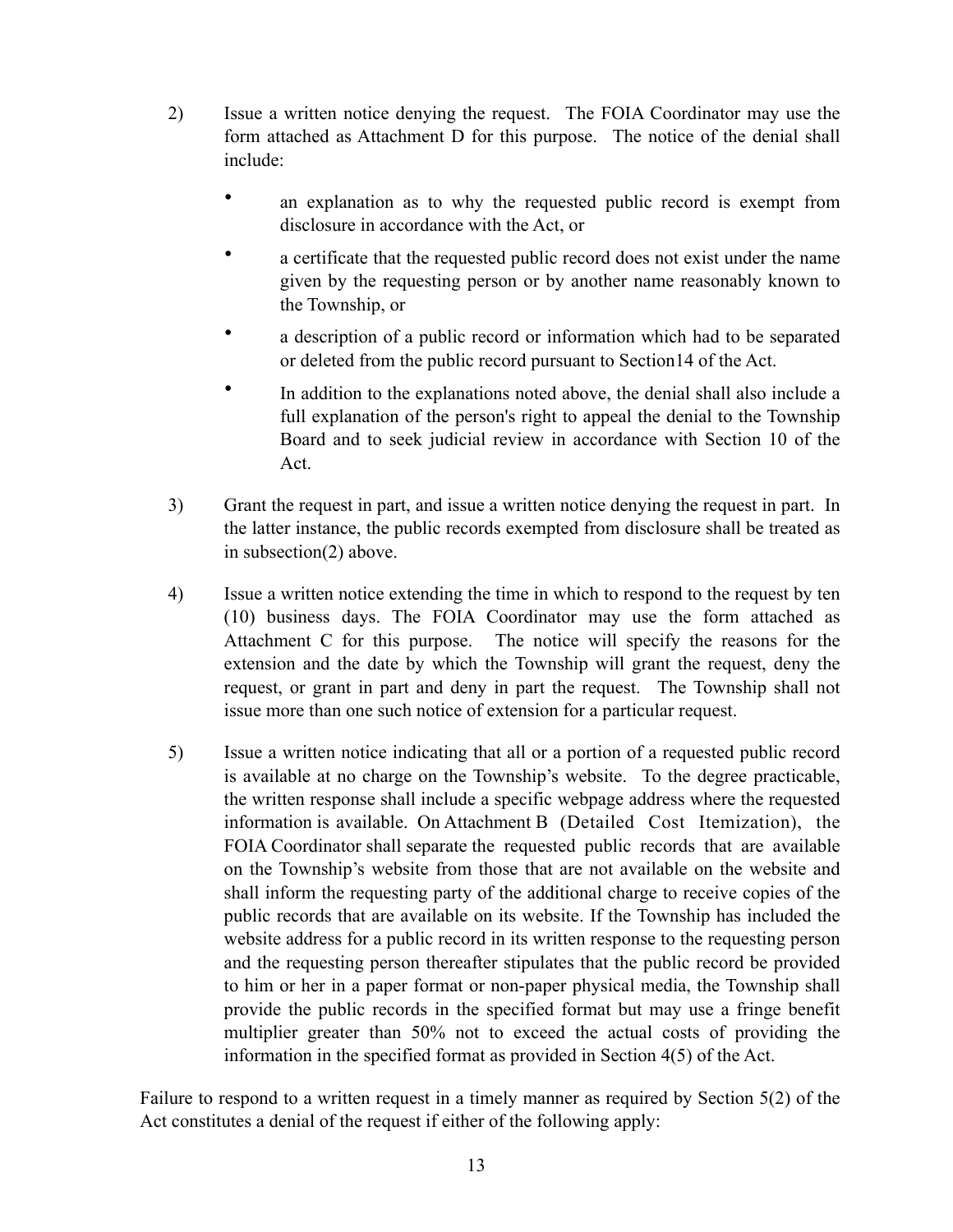- The failure was willful and intentional; or
- the written request included language that conveyed a request for information within the first 250 words of the body of a letter, facsimile, electronic mail, or electronic mail attachment, or specifically included the words, characters, or abbreviations for "freedom of information", "information", "FOIA", "copy", or a recognizable misspelling of such, or appropriate legal code reference to the Act, on the front of an envelope or in the subject line of an electronic mail, letter, or facsimile cover page.

A copy of these Procedures & Guidelines and the written public summary of these Procedures & Guidelines shall be furnished free of charge to the requesting party in response to a written FOIA request and upon request by visitors at Township Hall or other Township offices. In lieu of providing paper copies of the Procedures  $\&$  Guidelines and the written public summary thereof in response to a written FOIA request, the FOIA Coordinator may include the Township website link to the Procedures & Guidelines and the written public summary of the Procedures & Guidelines.

## **SECTION 6 – PROCEDURES FOR SEPARATION OF RECORDS**

If a request is made for an existing public record that includes information which is exempt from disclosure under the Act and information which is not exempt, the FOIA Coordinator must separate the material and make the nonexempt material available for inspection and copying. As provided in Section 4 of these Procedures & Guidelines, the FOIA Coordinator may use contracted persons or firms to separate and delete exempt from non-exempt information if the Township does not employ a person or firm capable of performing this task. Additionally, if the separation is readily apparent to a person requesting to inspect or receive copies, the FOIA Coordinator shall generally describe the material exempted unless doing so would reveal the contents of the exempt information and thus defeat the purpose of the exemption.

## **SECTION 7 – FOIA COORDINATOR**

The FOIA Coordinator shall be responsible to accept and process requests for public records and approve denials in accordance with Sections 5(4) and (5) of the Act.

## **SECTION 8 – APPEALS-DENIALS**

In accordance with the Act, where a person's request for a public record is denied, in whole or in part, the person shall be entitled to file a written appeal on the decision in accordance with the following process:

- The person shall be advised by the FOIA Coordinator of the right to file a written appeal to the Township Board as "the head of the public body" which shall specifically state the word "appeal" and identify the reason(s) for reversal of the denial. The person making the appeal may use the form attached as Attachment E.
- The Township Board is not considered to have received a written appeal until the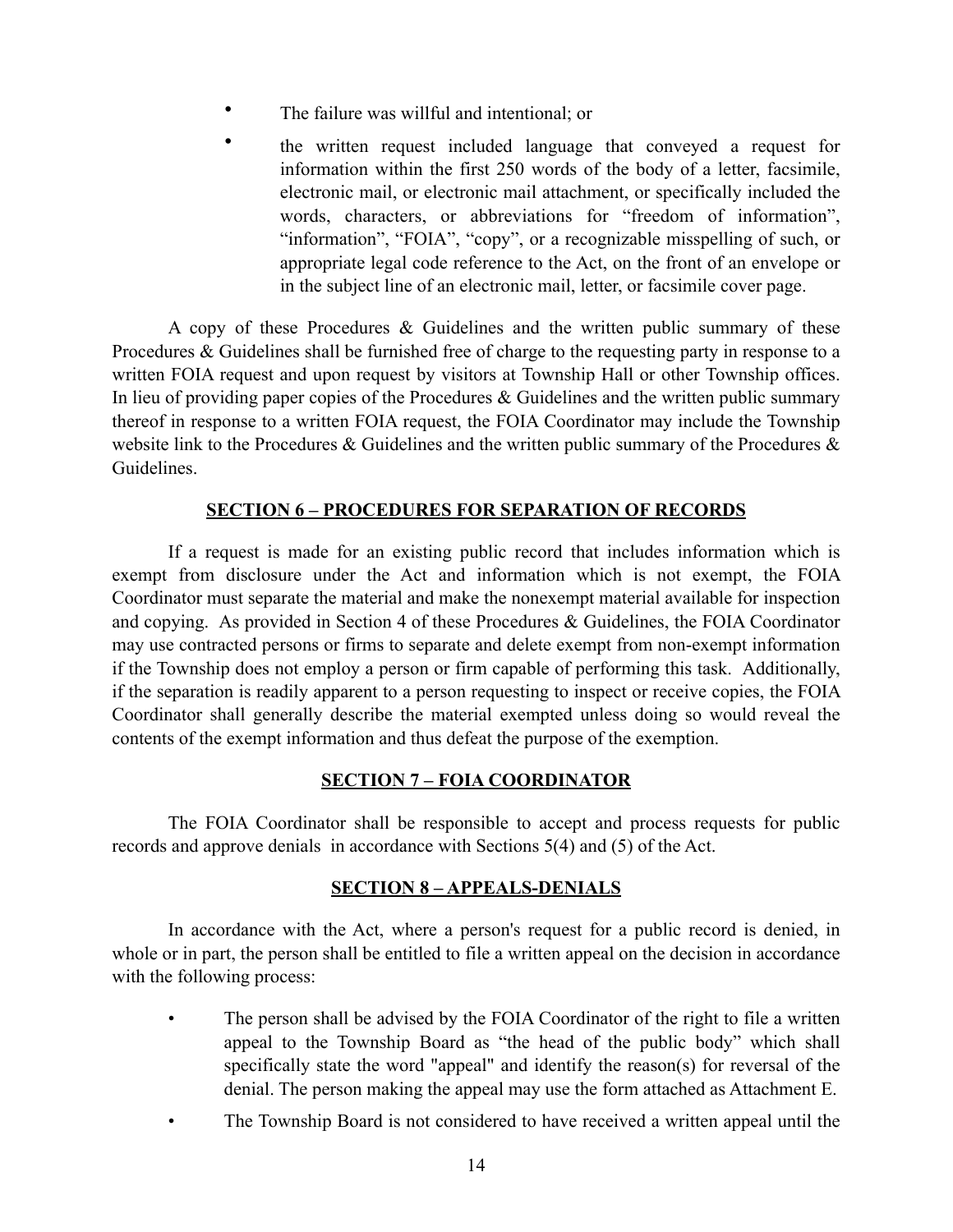first regularly scheduled meeting of the Township Board following submission of the written appeal.

- In its consideration of any written appeal, the Township Board shall review the materials submitted by the appellant, any written comments received from the FOIA Coordinator, any other information as the Township Board deems necessary, and within ten (10) business days after receiving the written appeal as provided above, take one of the following actions:
	- o reverse the disclosure denial, or
	- o issue a written notice to the requesting person upholding the disclosure denial, or
	- o reverse the disclosure denial in part and issue a written notice to the requesting person upholding the denial in part, or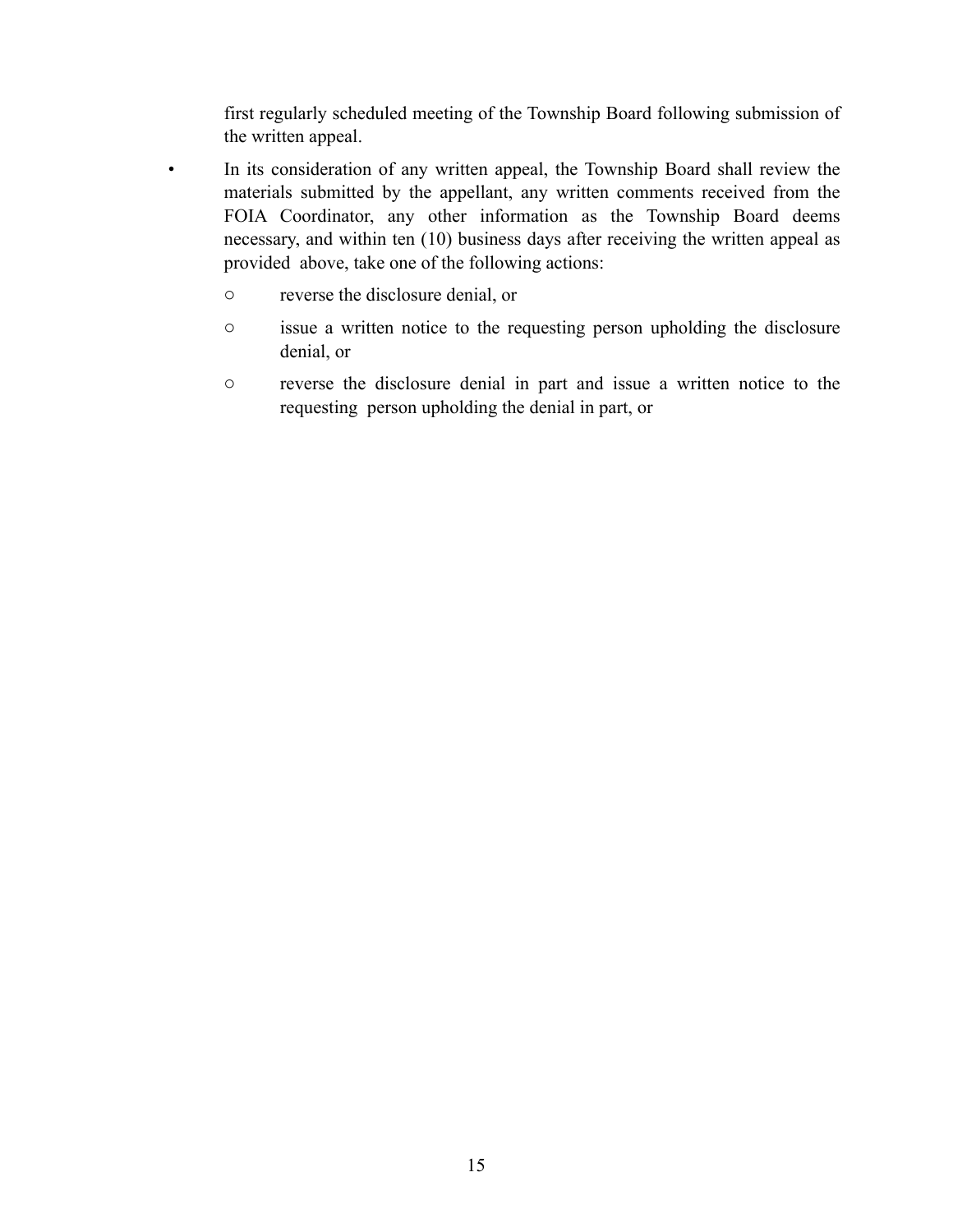o under unusual circumstances, issue a notice extending for not more than ten (10) business days the period during which the Township Board will respond to the written appeal. The Township Board shall not issue more than one notice of extension for a particular written appeal.

Whether or not a person has submitted an appeal under this Section, the person maychoose to commence an action in the Circuit Court to compel the Township's disclosure of public records as provided in Section 10 of the Act.

### **SECTION 9-APPEALS-FEES**

 If a requesting person believes that the Township is requiring a fee that exceeds the amount permitted under these Procedures & Guidelines or Section 4 of the Act, the requesting person may submit to the Township Board as the "head of the public body" a written appeal for a fee reduction that specifically states the word "appeal" and identifies how the required fee exceeds the amount permitted. The person making the appeal may use the form attached as Attachment F. The Township Board is not considered to have received a written appeal until the first regularly scheduled meeting of the Township Board following submission of the written appeal.

 Within 10 business days after receiving a written appeal challenging fees, the Township Board shall do one of the following:

- Waive the fee.
- Reduce the fee and issue a written determination to the requesting person indicating the specific basis under Section 4 of the Act that supports the remaining fee. The determination shall include a certification from the Township Board that the statements in the determination are accurate and that the reduced fee amount complies with these Procedures & Guidelines and Section 4 of the Act.
- Uphold the fee and issue a written determination to the requesting person indicating the specific basis under Section 4 of the Act that supports the required fee. The determination shall include a certification from the Township Board that the statements in the determination are accurate and that the fee amount complies with these Procedures  $\&$  Guidelines and Section 4 of the Act.
- Issue a notice extending for not more than 10 business days the period during which the Township Board must respond to the written appeal. The notice of extension shall include a detailed reason or reasons why the extension is necessary. The Township Board shall not issue more than 1 notice of extension for a particular written appeal.

Within 45 days after receiving notice of the Township Board's determination of an appeal regarding fees under this Section or the Township Board's failure to act timely on the appeal as